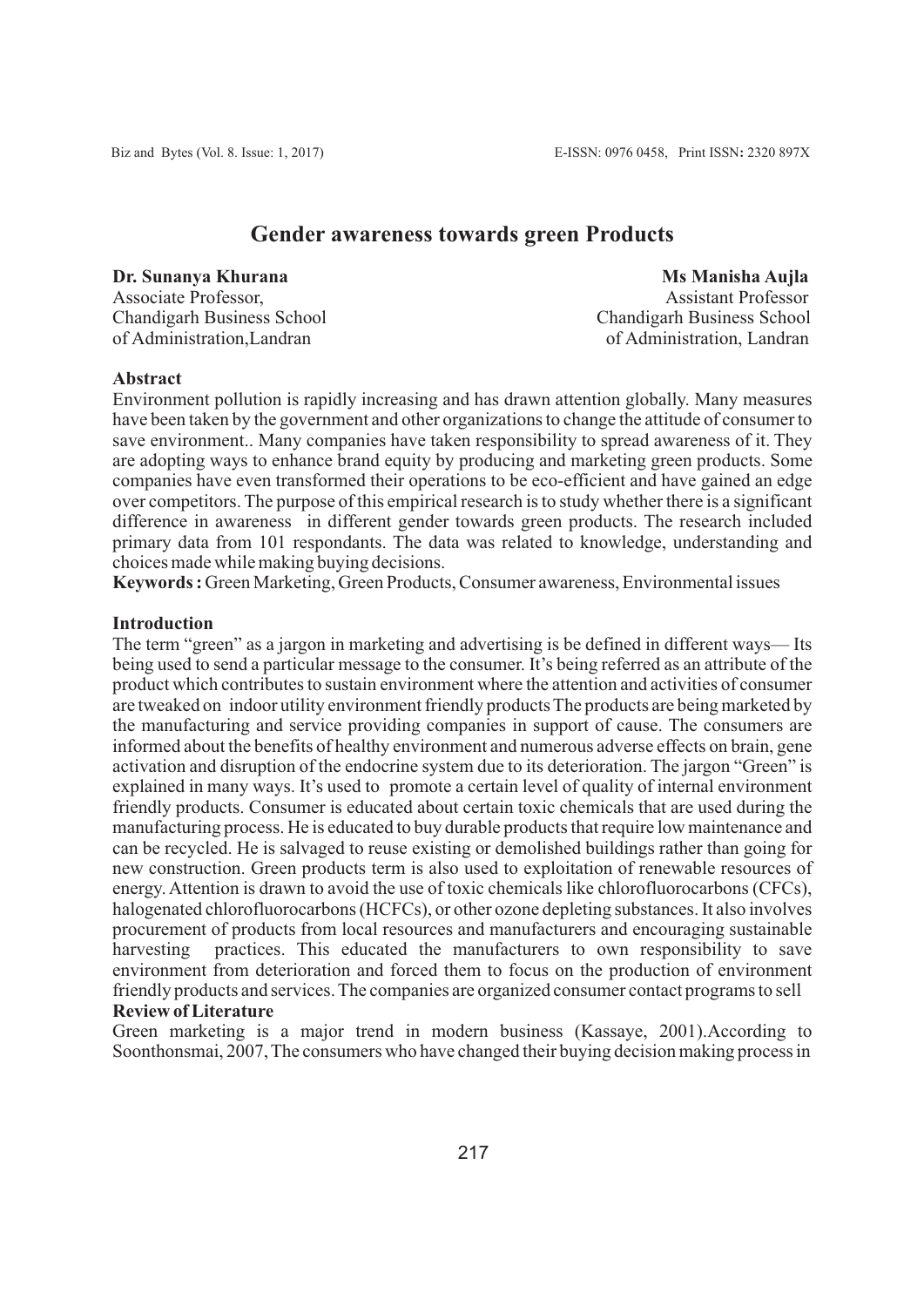interest of environment issues are "Green consumers". These consumers have either rejected or boycotted the buying of environment depleting products .Such consumer propagate the use of green products(Fergus, 1991). According to Ottman (1992) , The consumer decides to use green products if the performance, quality and price meets his needs. He considers these factors owing to acceptance of his responsibility to save environment. Harrison (1993) proposed green marketing strategy is employed by the manufacturers in positioning. The benefits of environment to influence consumer's decision making process while purchasing. The green marketing is to own the responsibility of identifying, anticipating and satisfying need of customers in a sustainable way(Peatitie (1995) and Welford (2000)). Challenge lies in changing consumer perception and meet variable demand keeping in mind the sensitivity of consumer towards price (Gurau and Ranchhod, 2005).

Consumers has starting paying attention towards social and ethical considerations (Chen, 2001; Crane, 2001; Torjusen, Lieblein, Wandel, & Francis, 2001). The market of green products has widened globly (Hunt & Dorfman, 2009). These green consumers are also called as ethical consumerism or green consumption (Anderson & Cunningham, 1972; Kinnear, Taylor, & Ahmed, 1974) These consumers consider needs in terms of price and quality (Monroe, 1976). Some of the ethical or green consumers also consider norms, values, and beliefs (Caruana, 2007; Irwin & Baron, 2001). Marketers needs to identify these "green consumers" by demographic and attitude variables that can be related to environmental consciousness (e.g., Schlegelmilch, Bohlen, & Diamantopoulos, 1996; Shrum, McCarty, & Lowrey, 1995). Allport (1935) defined attitude as: "A mental and neural state of readiness, which exerts a directing, influence upon the individual's response to all objects and situations with which it is related". According to Schultz and Zelezny (2000), "attitudes of environmental concern are rooted in a person's concept of self and the degree to which an individual perceives him or herself to be an integral part of the natural environment". In other words, attitude is a reflection of the likings and disliking of consumers (Blackwell et al., 2006). The attitude towards environment influence the choices of the consumer (Irland, 1993; Schwepker and Cornwell, 1991).

The use of green products, preferenceto the use of recyclable products and packaging , method of disposing of non-degradatable waste can contribute to sustainability of the environment (Abdul-Muhmim, 2007). In other words the knowlwdge and practices of consumer can improve quality of the quality of the environment (Mansaray and Abijoye, 1998). Attitudes also exhibit consumers'willingness to pay more for green products (Chyong et al., 2006). Price plays a role in making consumer pro-environment and his involvement in related activities to protect environment. (Wiener and Sukhdial, 1990). According to Tanner and Kast (2003), " green food purchases strongly facilitated by positive attitude of consumers towards environmental protection". The feeling of moral obligation is a powerful motivator of environmental behavior (Hopper and Nielson, 1991; Stern and Dietz, 1994; Vining and Ebreo, 1992). The development of product attributes depend upon the extent of feelings of consumer towards environment . (Ebreo et al., 1999). Tanner and Kast (2003) found that consumers'choices for green food purchases were not less influenced by moral thinking. Companies have taken initiatives in promoting green products. The government has a major role in promoting these products. Government has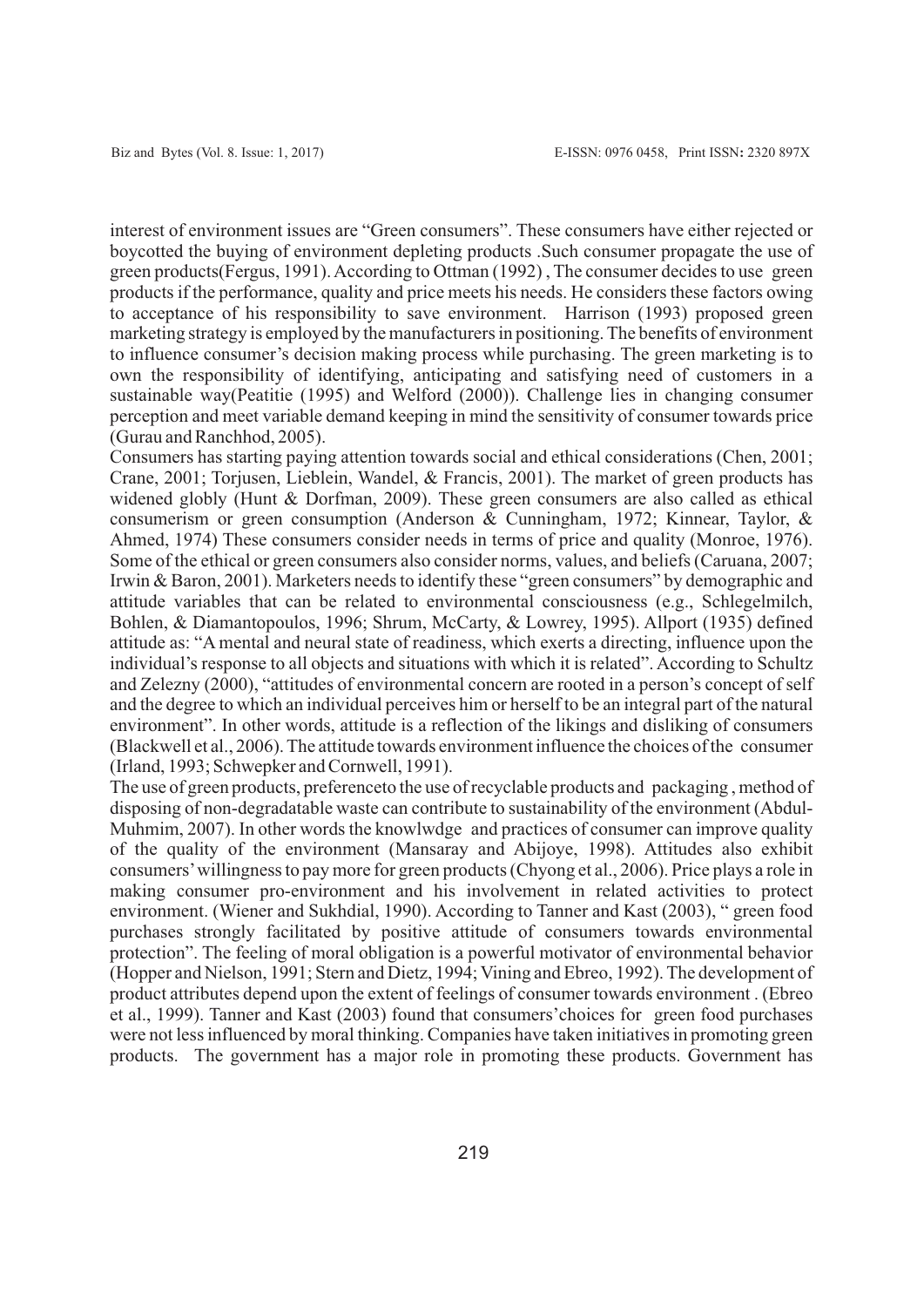developed policies to educate and foster environmental issues among the public. Even social media is used for advertising the concept (Haron et al., 2005). " Many people have high ecological concern but have the sentiment that the preservation of the environment is the prime responsibility of the government", (Chyong et al., 2006).

Straughan and Roberts (1999) had found in his survey that the young individuals were more sensitive towards environmental issues. He also found that age and sex were significantly correlated with choices of consumer where as income lacked significance. There is a positive correlation between green purchase intention and age and income

except for education (Soonthonsmai, 2001).

## **Research Methodology**

The purpose of this empirical research is to study whether there is a significant difference in awareness in different gender towards green products. The research included primary data from 101 respondents in which 54 are females and 47 are males. The data was related to knowledge and understanding while making buying decisions.

Based on previous studies, following hypotheses were framed:

 $H<sub>o</sub>$ : There is a no significant difference between male and female towards awareness of green products.

 $H_1$ : There is a significant difference between male  $&$  female awareness of green products.

Aquestionnaire based on awareness of environmental issues and demography of consumer was used to obtain reliable information from 101 respondents. Schuessler (1971) stated that a scale is considered reliable if it has an alpha value greater than 0.60. Using the George and Mallery (2003) interpretation, since the value of alpha was found to be .844, it shows high level of internal consistency for our scale with this specific sample.

| <b>Table no: 1 Statements of Awareness Level</b> |                                                                        |  |  |  |  |  |  |  |
|--------------------------------------------------|------------------------------------------------------------------------|--|--|--|--|--|--|--|
| S.No                                             | <b>Statements</b>                                                      |  |  |  |  |  |  |  |
|                                                  | I am aware of the efforts made by the firms in India towards the       |  |  |  |  |  |  |  |
|                                                  | conservation of the environment.                                       |  |  |  |  |  |  |  |
|                                                  | I have noticed products having environmental labels and slogans when I |  |  |  |  |  |  |  |
|                                                  | go for shopping in the market.                                         |  |  |  |  |  |  |  |
|                                                  | I understand the meaning of the environmental slogans and symbols      |  |  |  |  |  |  |  |
|                                                  | that the firms use for their marketing campaign                        |  |  |  |  |  |  |  |
|                                                  | I remember some of the environmental slogans and symbols which         |  |  |  |  |  |  |  |
|                                                  | marketers use for their marketing campaigns.                           |  |  |  |  |  |  |  |
|                                                  | It is easy for me to identify the environment friendly products.       |  |  |  |  |  |  |  |
|                                                  |                                                                        |  |  |  |  |  |  |  |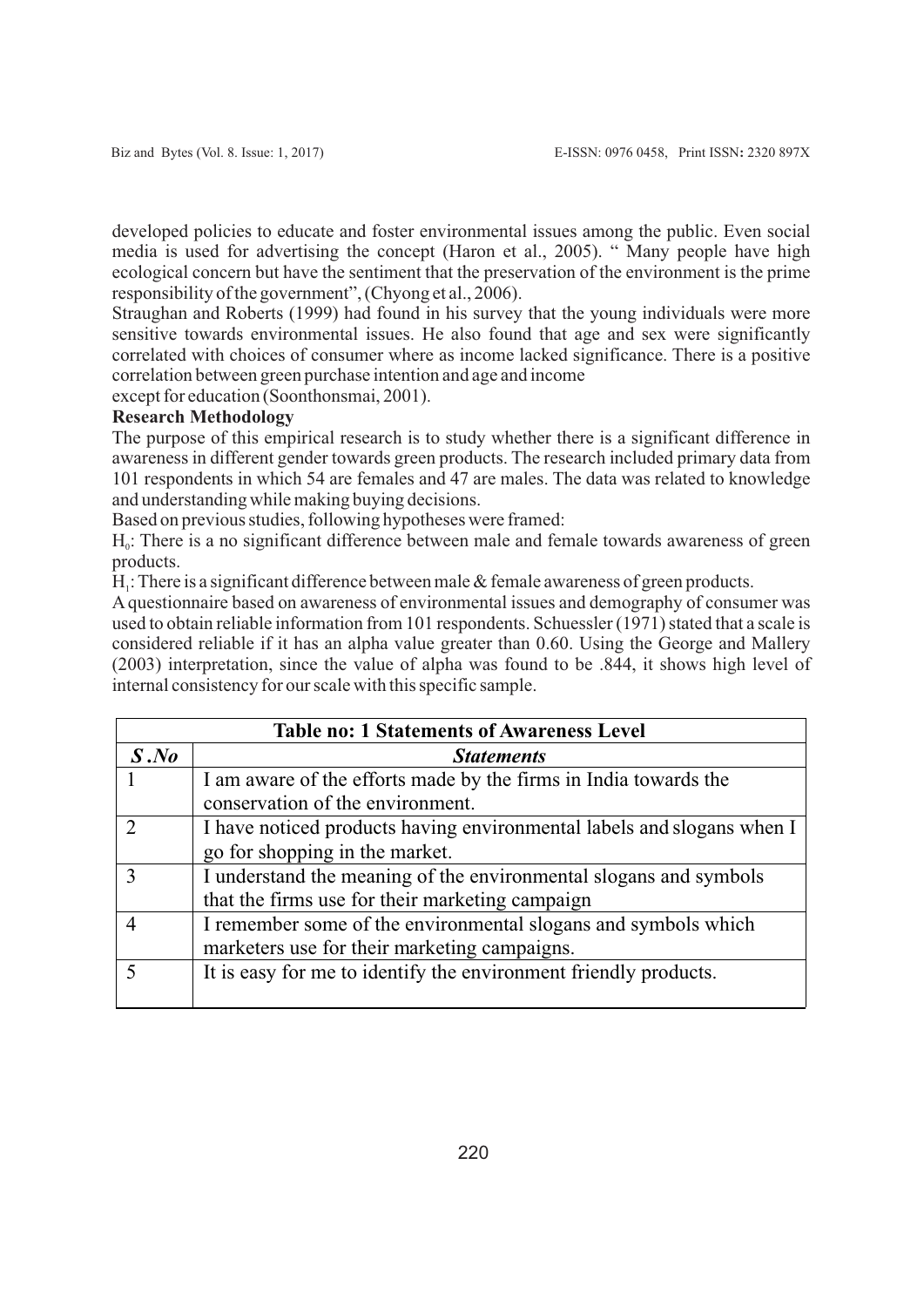| Cronbach's Alpha | Cronbach's Alpha Based on<br><b>Standardized Items</b> | N of Items |
|------------------|--------------------------------------------------------|------------|
|                  |                                                        |            |

# **Reliability Statistics**

| Table:2                                            |                                              |                                                                |                         |                                 |             |                                           |                        |                                 |                                                       |             |  |  |  |
|----------------------------------------------------|----------------------------------------------|----------------------------------------------------------------|-------------------------|---------------------------------|-------------|-------------------------------------------|------------------------|---------------------------------|-------------------------------------------------------|-------------|--|--|--|
|                                                    |                                              |                                                                |                         | <b>Independent Samples Test</b> |             |                                           |                        |                                 |                                                       |             |  |  |  |
|                                                    |                                              | Levene's<br><b>Test for</b><br><b>Equality of</b><br>Variances |                         | t-test for Equality of Means    |             |                                           |                        |                                 |                                                       |             |  |  |  |
|                                                    |                                              | F                                                              | Sig.                    | $\mathbf t$                     | df          | Sig.<br>$(2 -$<br>tailed<br>$\mathcal{E}$ | Mean<br>Differe<br>nce | Std.<br>Error<br>Differe<br>nce | 95%<br>Confidence<br>Interval of<br>the<br>Difference |             |  |  |  |
|                                                    |                                              |                                                                |                         |                                 |             |                                           |                        |                                 | Low<br>er                                             | Uppe<br>r   |  |  |  |
| awareness<br>of efforts                            | Equal<br>varian<br>ces<br>assum<br>ed        | 3.346<br>78                                                    | 0.070<br>8              | 0.934<br>6                      | 86          | 0.352<br>59                               | $-0.0855$              | 0.0914<br>5                     | 0.267<br>$\mathcal{E}$                                | 0.096<br>32 |  |  |  |
|                                                    | Equal<br>varian<br>ces<br>not<br>assum<br>ed |                                                                |                         | 0.912<br>3                      | 68.75<br>39 | 0.364<br>81                               | $-0.0855$              | 0.0936<br>9                     | 0.272<br>$\overline{\mathcal{L}}$                     | 0.101<br>45 |  |  |  |
| Notice<br>environme<br>ntal<br>slogans &<br>Labels | Equal<br>varian<br>ces<br>assum<br>ed        | 0.290<br>64                                                    | 0.591<br>$\overline{2}$ | 0.268<br>56                     | 86          | 0.788<br>91                               | 0.0106<br>8            | 0.0397<br>8                     | 0.068<br>$\overline{4}$                               | 0.089<br>77 |  |  |  |
|                                                    | Equal<br>varian<br>ces<br>not<br>assum<br>ed |                                                                |                         | 0.276<br>15                     | 81.99<br>71 | 0.783<br>13                               | 0.0106<br>8            | 0.0386<br>9                     | 0.066<br>3                                            | 0.087<br>65 |  |  |  |
| Understan<br>ding of<br>Slogans &<br>Symbols       | Equal<br>varian<br>ces<br>assum<br>ed        | 0.607<br>0.437<br>94<br>7                                      |                         | 0.386<br>86                     | 86          | 0.699<br>82                               | 0.0213<br>7            | 0.0552<br>3                     | 0.088<br>$\overline{\mathcal{L}}$                     | 0.131<br>17 |  |  |  |
|                                                    | Equal<br>varian<br>ces<br>not<br>assum<br>ed |                                                                |                         | 0.397<br>38                     | 81.78<br>7  | 0.692<br>13                               | 0.0213<br>7            | 0.0537<br>7                     | 0.085<br>6                                            | 0.128<br>34 |  |  |  |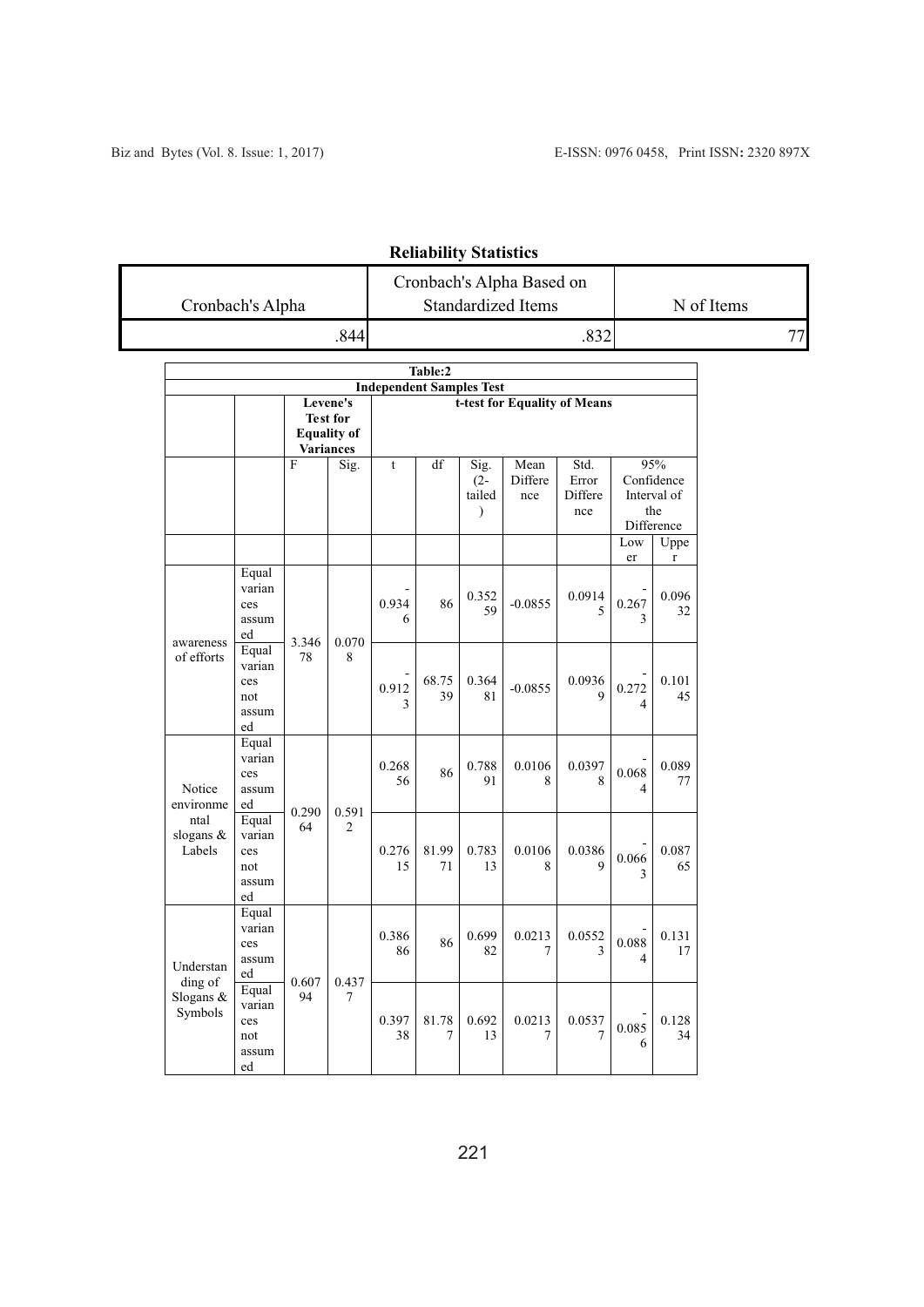Ther are 23 men, average of 1.23 & standard deviation of 0.539.and 41 women, average of 1.12 & standard deviation of 0.331.The significance (p- value) is more than 0.05 so we accept the Null hypothesis. It is evidence that there is no significant difference in awareness of men and women. **Conclusion**

It has been found from the research related to awareness of the respondents that there's no difference in the awareness level about green products based on gender. It has also been observed that there is no gender difference in awareness of efforts being made by the government, understanding, recognition & retention of environmental slogans & label and understanding of environmental friendly products. In conclusion the findings from the study provide insight into green products in the terms of channels and scope of awareness among consumers. Overall respondents in the research are aware of the products and have knowledge of green products.

#### **References :**

- [1] Abdul-Muhmin, A.G. (2007). Exploring consumers' willingness to be environmentally friendly. International Journal of Consumer Studies, 31, 237-247.
- [2] Allport, G.W. (1935). Attitudes. In a handbook of social psychology. Worcester, MA: Clark University Press.
- [3] Blackwell, R.D., Miniard, P.W. and Engel, J.F. (2006). Consumer behavior. 10th edition, Thomson Learning, South Western.
- [4] Chyong, H.T, Phang, G, Hasan, H. and Buncha, M.R. (2006). Going green: A study of consumers' willingness to pay for green products in Kota Kinabalu. International Journal of Business and Society, 7(2), 40-54.
- [5] Fergus, J. (1991). Anticpating consumer trends. In David, A.R. (Ed.). The greening of businesses. Cambridge, UK: The University Press.
- [6] Gurau, C. and Ranchhod, A. (2005). International green marketing: Acomparative study of British and Romanian firms. International Marketing Review, 22(5), 547-561.
- [7] Harrison, E.B. (1993). Going green: How to communicate your company's environmental commitment. Homewood, IL: Richard, D. Irwin, Inc.
- [8] Hopper, J.R. and Nielsen, J.M. (1991). Recycling as altruistic behavior: Normative and behavioral strategies to expand participation in a community recycling program. Environment and Behavior, 23, 195-220.
- [9] Irland, L.C. (1993). Wood producers face green marketing era: Environmentally Sound Products. Wood Technology, 120 -134.
- [10] Kassaye, W. W. (2001). Green dilemma. Marketing Intelligence & Planning, 19 (6), 444- 55.
- [11] Mansaray, A. and Abijoye, J.O. (1998). Environmental knowledge, attitudes and behavior in Dutch secondary school, Journal of Environmental Education, 30(2), 4-11.
- [12] Ottman, J. (1992). Sometimes consumers will pay more to go green. Marketing News (July 6), 16
- [13] Peattie, K. (1995). Environmental marketing management, London: Pitman Publishing.
- [14] Schultz, P.W. and Zeleny, L.C. (2000). Promoting environmentalism. The Journal of